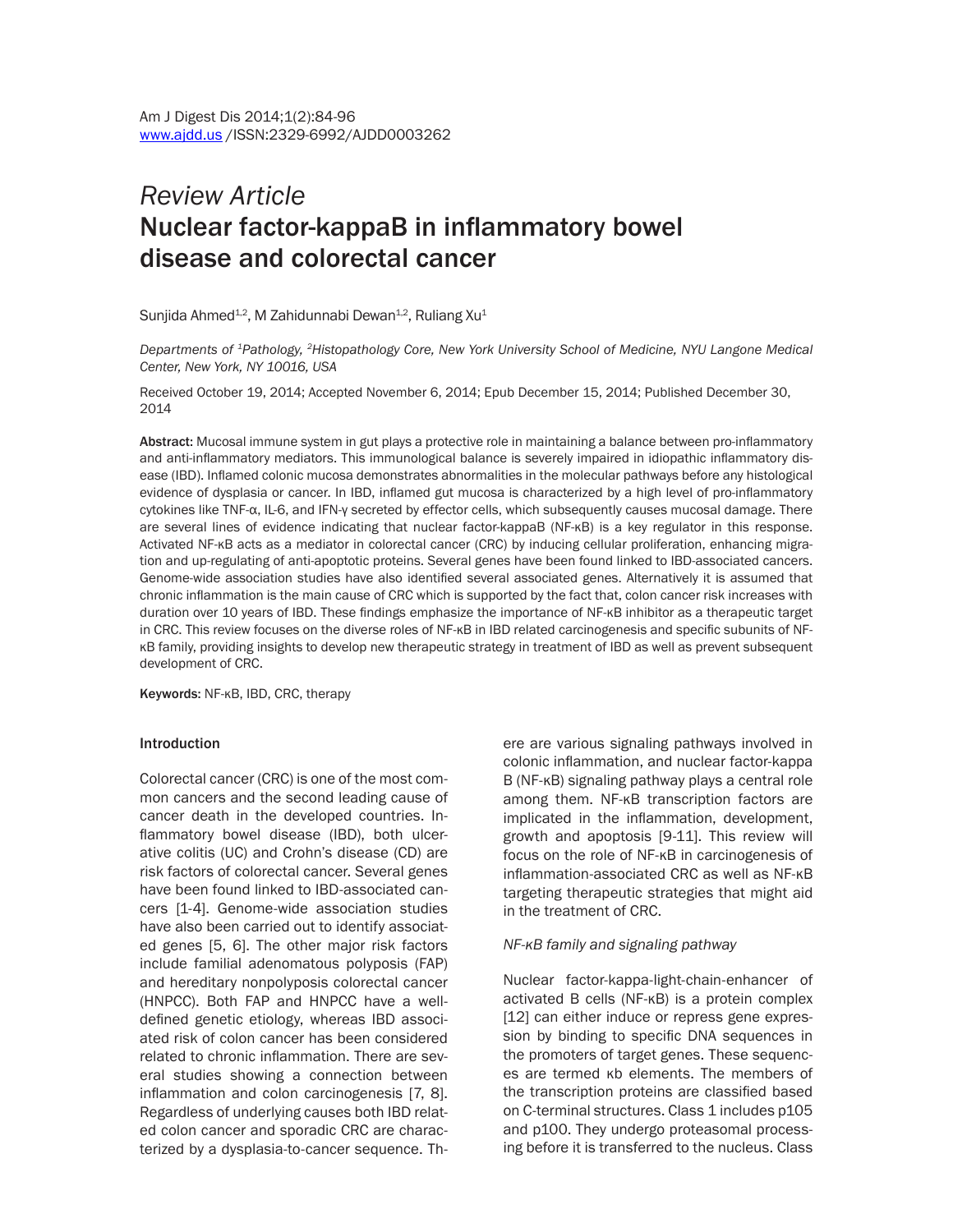

Figure 1. NF-κB Signaling Pathway. Canonical and non-canonical pathways of NF-κB activation: A. Canonical pathway induced by pro-inflammatory stimuli, such as TNF-α, IL-1 which lead to phosphorylation of the IKK complex (IKKbeta, IKKalpha and IKKgamma/NEMO), phosphorylation and degradation of IkappaBalpha which allows RelA/ p50 NF-kappaB complexes to enter the nucleus and induce or repress the activation of a multitude of genes. B. Non-canonical pathway induced by specific stimuli (CD40, lymphotoxin, LPS). This leads to the induction of the NFκB inducing kinase (NIK), which then activates IKKalpha homodimers leading to the phosphorylation of p100 and its proteolytic cleavage to p52 by ubiquitin-dependent processing by proteasome. The active RelB/p52 heterodimer then enters the nucleus and mediates gene transcription.

2 includes RelA, RelB, and c-Rel. These factors contain a transcription activation domain, which provides them transcriptional ability. In unstimulated cells, the majority of NF-κB dimers are inactivated and remains in the cytoplasm by association with small inhibitory molecules called IκB proteins. This association results in inactivation of NF-κB [13, 14]. IκBs bind to NFκB dimmers and block their nuclear localization, thereby causing their cytoplasmic retention. The members of IκB family are IκBα, IκBβ IκBγ, IκBε, Bcl-3, p100, and p105. Upon stimulation IκB proteins undergo IκB kinase-dependent (IKK-dependent) phosphorylation, polyubiquitination and subsequent proteasomal degradation of IκB proteins elements. Thus released transcription proteins are free to translocate to the nucleus and to bind therein to the κB elements in the promoters and enhancers of target genes. NF-κB subsequently controls the expression of genes that are key regulators of growth, differentiation, survival, apoptosis, tumorigenesis, embryonic development, metastasis and immune and inflammatory responses.

Two different Intracellular pathways are involved in activation of NF-κB, the classic and the alternative signaling pathways (Figure 1). The classical or canonical pathway requires activation of the ReLA/p50 dimer. Upon stimulation by cytokines, growth factors, viral or bacterial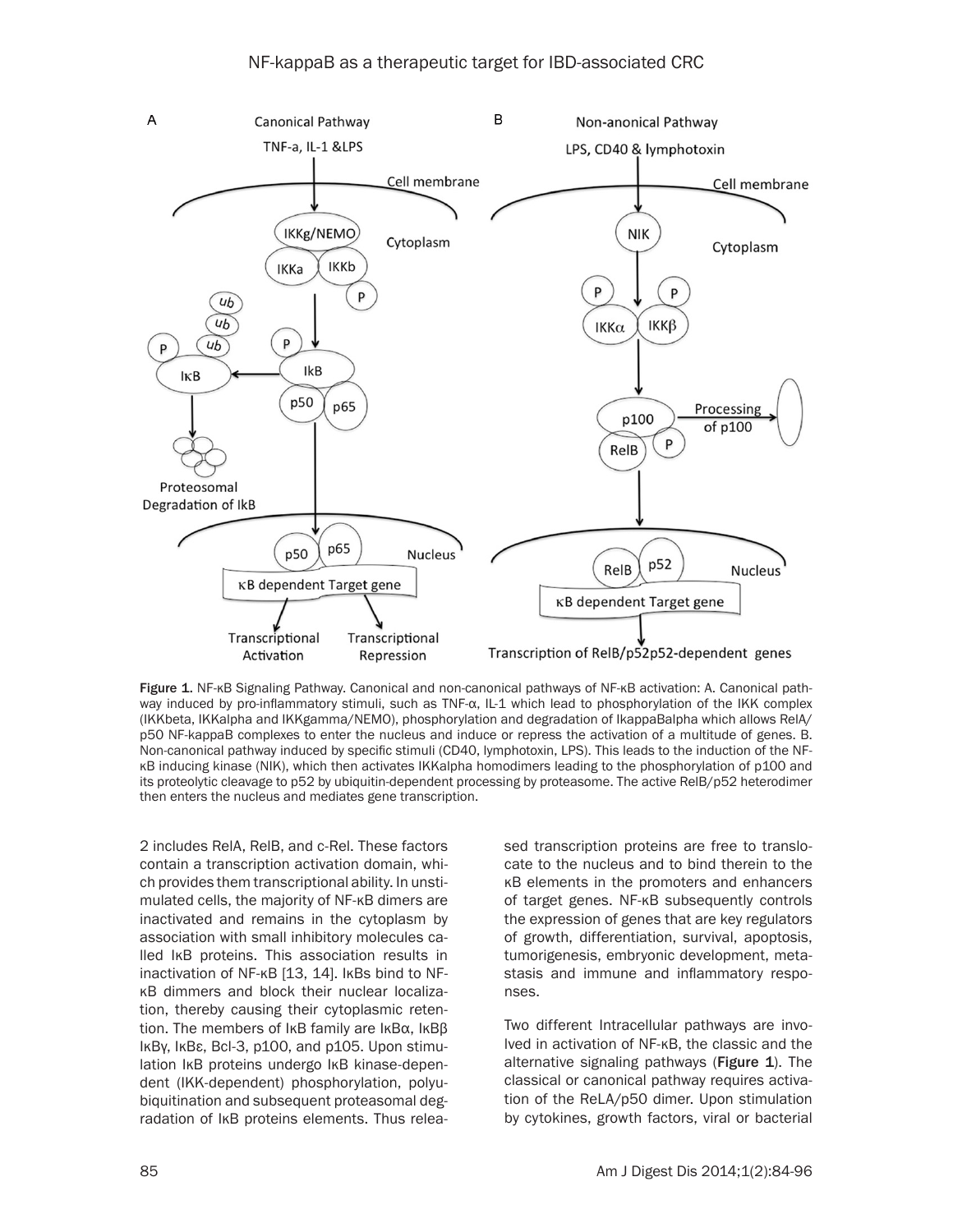proteins, or oxidative stress this pathway is activated by many receptor types, including tumor necrosis factor receptors (TNFRs), tolllike receptors (TLR), and interleukin 1β (IL-1β), then relay cytoplasmic signals to activate the p50/p65 heterodimer, resulting in expression of genes encoding regulators of innate and adaptive immune responses, pro-survival signals, and development genes [15-17]. The classic pathway relies on IKKβ, IKKγ, and IκB proteins for activation. When stimulated by their appropriate receptors IκB proteins are phosphorylated on specific serine residues by IKKα/ IKKβ complex leading to ubiquitin-dependent IκB degradation by proteasome [18]. Free RelA/ p50 dimers are ready to translocate to nucleus and to bind therein to the κB elements. This pathway plays an important role in innate immunity and inflammation [19].

The alternative or non-canonical pathway is triggered by certain members of the TNF cytokine family receptors including CD40, lymphotoin β (LTβR) and B-cell activating factors (BAFF), as well as human T-call leukemia virus (HTLV) and epstain-Barr virus (EBV), and results in selective activation of RelB/p52 heterodimers. This pathway causes activation of IKKα by the NFκB-inducing kinase (NIK), followed by phosphorylation of the NF-κB p100 subunit by IKKα, resulting in proteasome-dependent processing of p100 to p52, triggering activation of RelB/ p52 heterodimers that allows the nuclear translocation of this heterodimers and their binding to DNA to inducing the expression of NF-κB target genes. This pathway is important in the control of development and function of secondary lymphoid organs and B-cell maturation and survival [20-22]. Activation of NF-κB by both pathways regulates cell survival, death and has been now implicated in carcinogenesis [23-26].

## *Chronic inflammation and cancer, the role of NF-κB*

Acute inflammation is a protective response to tissue damage and to maintain tissue homeostasis. On the other hand, chronic inflammation can trigger carcinogenic events and eventually leading to transformation of normal cells into malignant cells [27, 28]. An estimation in epidemiological studies found that over 20% of all human cancer is associated with chronic inflammation [29]. Studies on gastrointestinal and hepatobilliary cancer found that chronic inflammation acts as a tumorigenic factor. The interrelationship of chronic inflammation and tumorigenesis in gastrointestinal tissue is not yet clear, but one possibility is that the intestinal epithelial cells are physiologically exposed to various dietary environments that contain proinflammatory microorganisms. A recent study revealed that chronic inflammation promoted colorectal cancer by altering the composition of gut microbiota [30]. The microenvironment that contributes to tumor development is comprised of various cell types, including the infiltrating inflammatory cells, as well as a host of soluble mediators such as cytokines, chemokines, growth factors and various other proteases. These factors then act on epithelial cells to trigger multiple intracellular signaling pathways which finally activate transcription factors. Under persistent inflammatory state they act in tumorigenesis by expression of multiple genes. The most known transcription factor in this process is NF-κB [31]. Originally NF-κB transcription protein is associated exclusively with immunity and inflammation, and it is also proven that such a transcription factor also has essential role in epithelial tissues, as coordinating antibacterial immunity and maintaining barrier function in the gastrointestinal system [32, 33]. Deregulation of normal NF-κB activity, such as expression of an abnormal form of the protein, or interference with transcriptional activity from the normal gene, has been shown to be involved in the development of leukemia, lymphomas, and solid tumors [34]. Activation of apoptosis-resistant genes by NF-κB family members also influences tumor development; this is one of the mechanisms to develop resistance to radiotherapy and chemotherapy [35]. Although the exact mechanism of inflammation initiating neoplasm is still not completely understood, the NF-κB could well be an important player in this process since it is activated in chronic inflammation. Verchow who hypothesized that malignant neoplasm arises at regions of chronic inflammation, reasoned that various "irritants" caused tissue injury, inflammation, and increased cell proliferation [36, 37]. Deregulation of such homeostasis predisposes to IBD and CRC [38]. NF-κB, by orchestrating inflammatory responses, cell survival and growth, exerts a fundamental role in the interplay between cancer and inflammation [39].

## *Chronic inflammation and IBD*

IBD is a chronic inflammatory process. Crohn's disease (CD) and ulcerative colitis are the two major forms of IBD. It has been found that the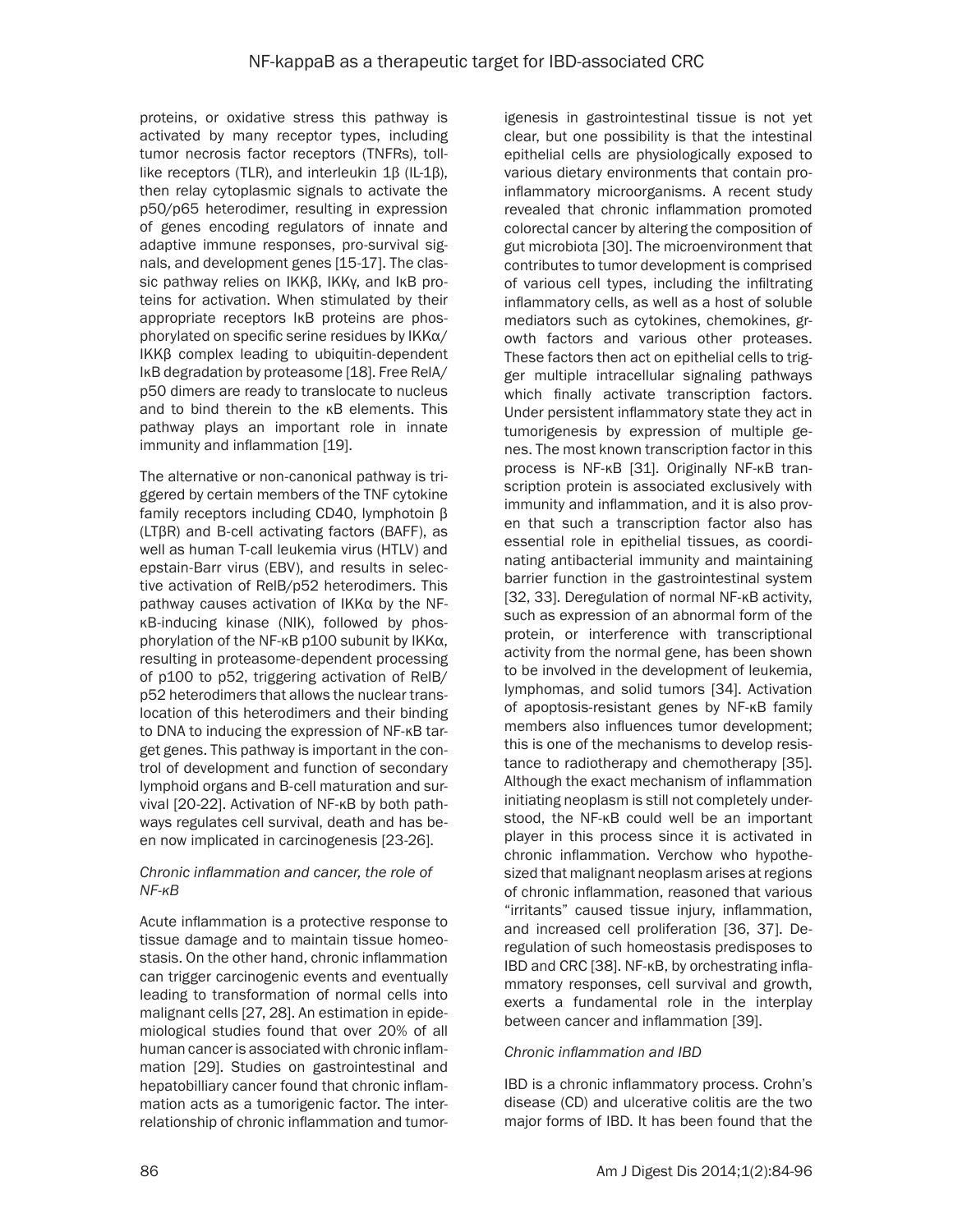involvement of damaged epithelia and activated immune cells in the inflamed mucosa plays an important role in their pathogenesis [40- 42]. The main complication is colitis-associated cancer (CAC) after long standing IBD, usually over 5-10 years after onset [43]. For many years, It is presumed that chronic inflammation is the cause of CAC and the risk increases with advanced age, certain genetic features, smoking status, diet, the extent of physical activity, virus infection, environmental influences, intake of exogenous hormones alcohol ingestion [44, 45], longer duration of colitis, greater anatomic extent of colitis, the concomitant presence of other inflammatory manifestations. The site of inflammation is characterized by high levels of cytokines, growth factors and ROS, which regulates the subsequent accumulation of leucocytes, and stimulate endothelial cells and fibroblasts to divide and produce components for tissue remodeling. The microenvironment, rich of inflammatory cells and cytokines, damage DNA and alter cell survival and drive the carcinogenic process. There are several studies proved that cytokines released during inflammation may contribute to cancer development, and those acting via the activation of NF-κB [37, 46]. Colonic biopsies taken from patients with IBD demonstrate higher rates of mitosis as well as apoptosis, especially in areas of active, as opposed to quiescent inflammation [47]. However, increased epithelial cell turnover likely contributes to carcinogenesis, and insufficient to cause cancer.

Regardless of the underlying condition almost all CRCs (sporadic or colitis- associated colorectal cancer), develop from a dysplasia-to-cancer sequence and multiple genetic mutations must occur before a carcinoma develops. In sporadic colon cancer (CRC) the dysplastic precursor is the adenomatous polyp (adenoma). Intratumoral immune cells are recruited after the tumor is formed and so in this case chronic inflammation follows tumor development. In contrast, dysplasia in IBD-associated CRC can be polypoid or flat, localized, diffuse, or multifocal and once found, enhance the risk of neoplasia in entire colon. This biological behavior increases clinical cancer surveillance in IBD patient's more than normal population. This also raises the possibility of involvement of chronic inflammation and cytokines in the pathogenesis of CRC.

## *NF-κB in intestinal epithelial cells*

Although activation of NF-κB has been shown in inflammatory cells and intestinal epithelial cells, normal functioning of NF-κB is essential for maintenance of epithelial cells homeostasis in the gut [48]. In gut epithelial cells, NF-κB regulates epithelial integrity and interaction between the mucosal immune system and the gut microflora. Alteration of normal function is found in chronic inflammation. Dysregulated cytokine production and related signaling activation by inflamed intestinal epithelial cells and myeloid cells have been implicated in the pathogenesis of IBD, and NF-κB has turned out to be one of the major regulatory components in this complicated phenomenon [49]. The amount of NF-κB activity is correlated with the severity of inflammation [50]. The increased level of NF-κB expression in mucosal macrophages is accompanied by an increased secretion of TNF- $\alpha$ , IL-1, and IL-6 [51].

The role of NF-κB in CRC is also established by mouse models [52, 53]. Intestinal epithelial cell- specific inhibition of NF-κB synthesis via conditional ablation of IKKγ or by conditional inactivation of both the IKKα and IKKβ subunits essential for NF-κB activation, results in the spontaneous development of severe chronic intestinal inflammation in mice. Deficiency of NF-κB causes colonic epithelial cells to enter apoptosis, impaired expression of antimicrobial peptides, and inhibits translocation of bacteria into the mucosa. NF-κB signaling maintains the host-microbiota homeostasis [48].

## *NF-κB and CRC, the role in carcinogenesis*

Activation of NF-κB and tumorigenesis, a molecular link with chronic inflammation is recently established. Transformation of normal epithelial cells to malignant cells requires genetic aberrations such as nucleotide alterations and chromosomal translocation. Several lines of evidence revealed that inflammatory stimulation of epithelial cells triggers the aberrant expression of DNA mutator enzymes, which initiate or promote oncogenic pathways by enhancing susceptibility to mutagenesis. Nucleotide editing enzymes, including activation-induced cytidine deaminase (AID), induce genetic changes in human DNA sequences via their cytidine deaminase activity [54, 55]. NF-κB plays a major role in the regulation of AID expression. This enzyme's intrinsic mutagenic potential could be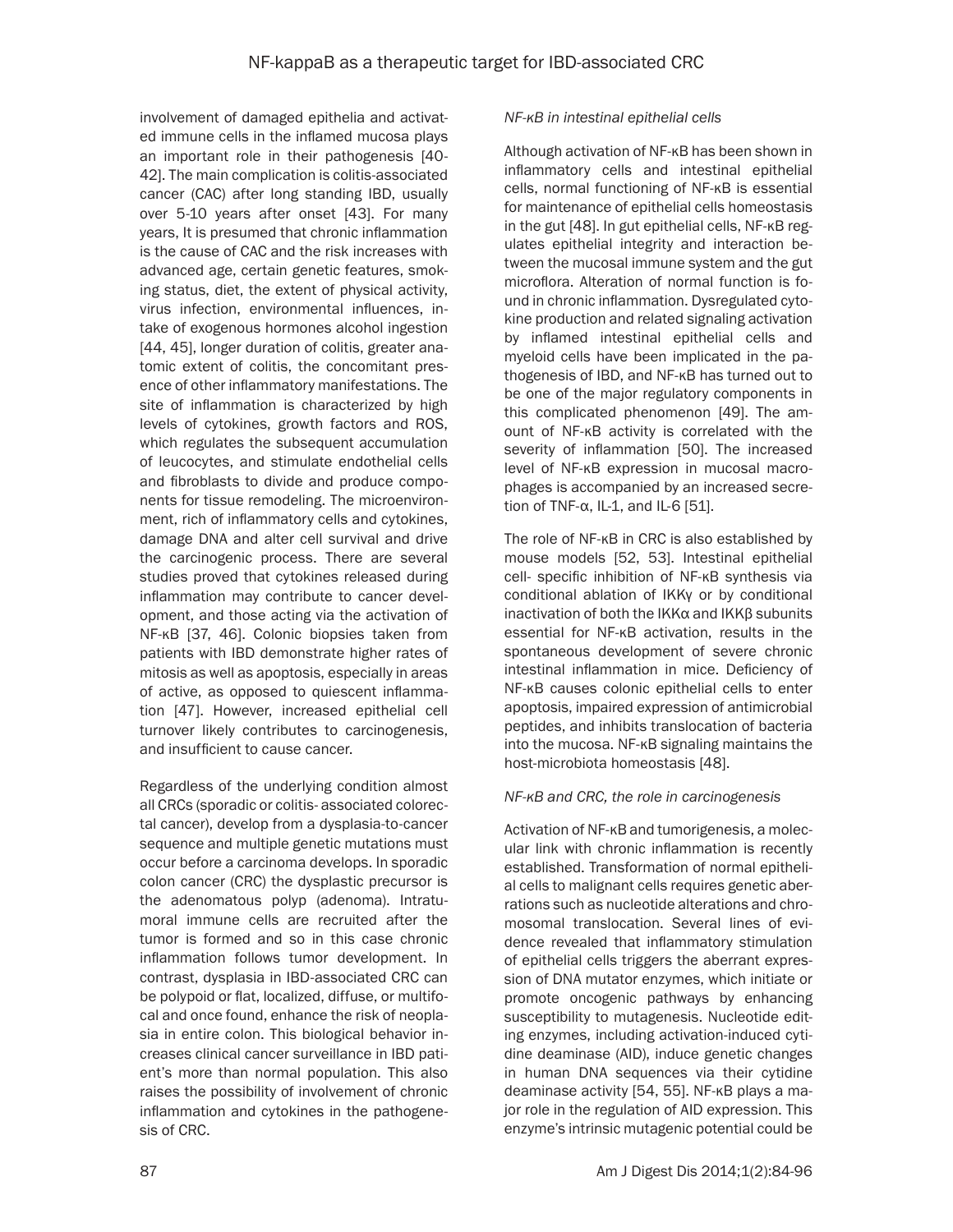

Figure 2. Inflammation and NF-κB. Inflammation and NF-κB activation: Roles of the NF-κB-mediated inflammatory pathway in cellular transformation and in cancer cell survival, proliferation, invasion, angiogenesis, and metastasis.

induced in response to pro-inflammatory cytokines as well as infectious agents that mediate the activation of NF-κB in epithelial cells. Continuous AID gene expression promotes the accumulation of genetic alterations in various genes with oncogenic potential, the definitive evidence for a causal link between AID and tumorigenesis. All the evidence proves that AID expression mediated by NF-κB activation in response to inflammation might be a mechanism for malignant transformation of gastrointestinal epithelial cells during process of carcinogenesis [56]. In normal cells NF-κB is transiently activated while in cancer cells it exhibits sustained activation [57, 58]. Subsequently to its persistent activation, NF-κB signaling pathway has been shown to regulate expression of many genes implicated in cell survival, proliferation, tumorigenesis, invasion, angiogenesis, and metastasis (Figure 2) and resistance to treatment. Sustained activation of NF-κB promotes growth of CRC as well as other cancers.

NF-κB is engaged in tumorigenesis by upregulating the antiapoptotic pathway and potentiates tumor cell survival. Antiapoptosis plays a vital role in the maintenance of cancer cells. Canonical pathways of NF-κB are known to activate the transcription of a group of anti-apoptotic proteins, which can be divided into two groups. The first group mainly includes inhibitors of apoptosis proteins (IAP) Ciap1, Ciap2, XIAP and CFLIP [59]. The second group mainly includes Bcl-2 family members, including Bcl-2 and BclxL [60]. In addition to transcription, inhibition of NF-κB activity elevates JNK activity and induces apoptosis, suggesting that NF-κB inhibits apoptosis via inhibition of JNK activity [61].

Recent studies showed that the pro-survival function of NF-κB is related to its expression of target genes of the phosphoionositide 3-kinase (PI3K/Akt cascade), one of the key elements in promoting cell proliferation and cell growth. The other cell cycle regulatory pathways that

are regulated by NF-κB mediated transcription are Cyclin-D1, c-myc, CDK, IL-1, IL-6, and TNF. As a transcriptional factor, NF-κB binds to their promoters and thereby controls cell growth and proliferation [62, 63]. Activation of NF-κB also controls cell proliferation by activating genes of growth factors, granulocyte-colony stimulating factor (G-CSF), and bone morphogenic protein [64, 65]. Colon cancer growth inhibition via inhibition of NF-κB inhibition has been proven [66]. Studies on some other cancers like lung and breast cancers have been shown the similar results [67].

Formation of new blood vessels is essential for tumor progression, and has been shown to be dependent on growth factors (e.g. TNF, VEGF) and chemokines (e.g. monocyte chemoattactant protein-1, IL-8) [68, 69]. VEGF is regulated by hypoxia-inducible factor and by NF-κB [70]. Other factors known as angiogenic factors are also chemokines that are mainly regulated by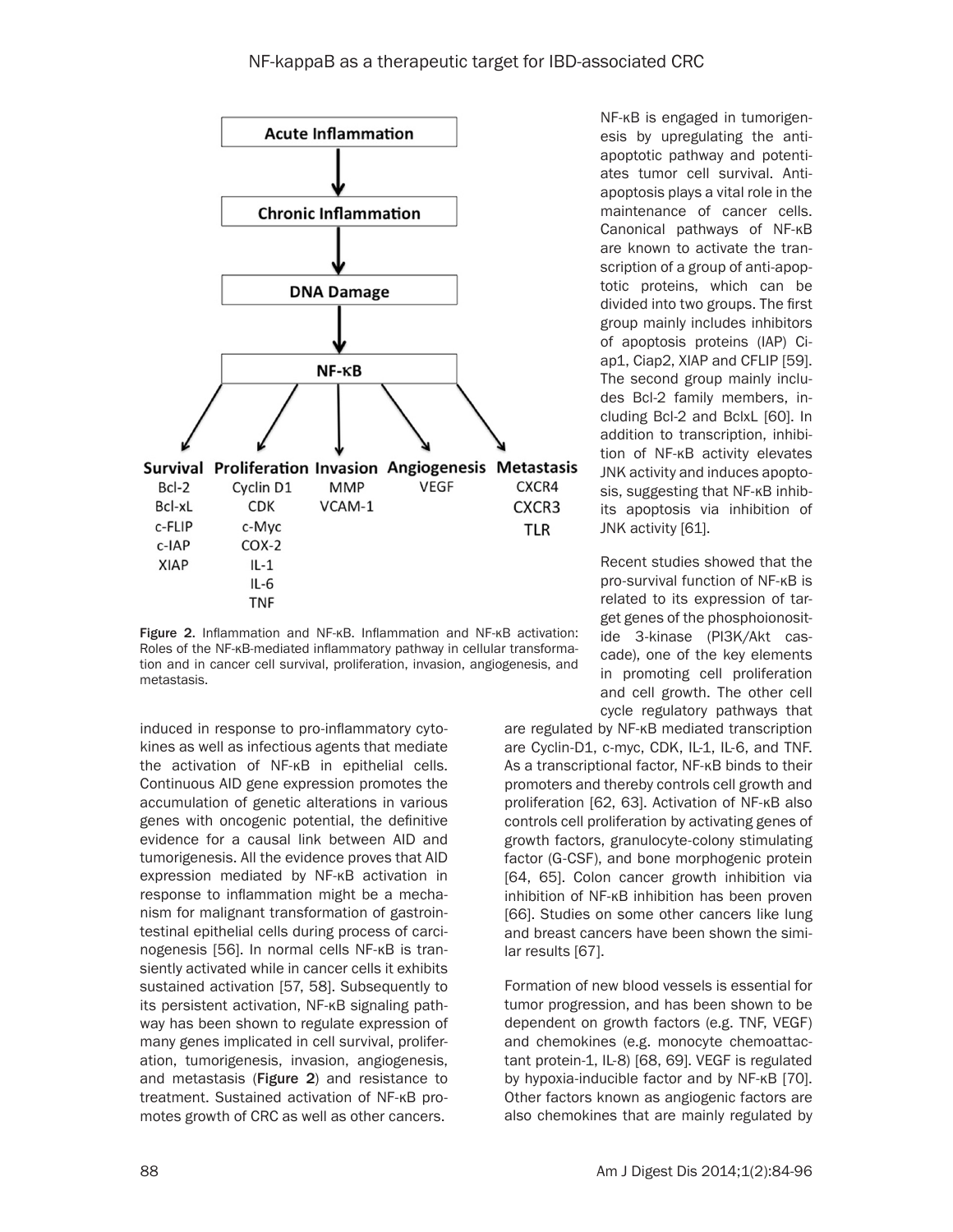NF-κB, and inhibition of NF-κB in CRC suppresses these chemokines secretion from tumor cells. Additionally, by mediating the production of cyclooxygenase 2 (COX-2), vascular cell adhesion molecule (VCAM) and matrix metalloproteinases (MMPs) it also enhances angiogenesis and invasiveness [71-73]. It has been shown that angiogenesis-promoting COX-2 is induced by NF-κB in inflammation and is found to increase in colorectal cancer in more aggressive forms [74]. Some studies have shown that, gelatinases (MMP-2 and MMP-9) and CXCR4 expression is regulated by NF-κB activation and are the prognostic factors in many solid tumors. They play a role in the degradation of the extracellular matrix and basement membrane and thereby tumor invasion.

For a successful metastasis, the surrounding environment must be suitable for tumor cells to grow. Recent studies have shown that tumor cells activate the macrophages through TLRs and that activated macrophages promote metastasis [75]. TLR is one of the factors that activate NF-κB, and thereby promotes metastasis. Metastasis of tumors is also an important factor that influences the prognosis of patient. In many tumors, including CRCs, NF-κB activation has been reported to promote metastasis of cancer cells [76, 77]. Study of experimental murine colon cancer metastasis model revealed that lipopolysaccharide (LPS)-induced metastatic growth response depends on both TNFα production by host hematopoetic cells and NF-κB activation in tumor cells. NF-κB inhibition in both colon and breast cancer cells converts the LPS-induced growth response to LPS-induced tumor regression [78]. This study proved a clear role of NF-κB in tumor invasion and metastasis. Chemokines (e.g. CXCR3 and CXCR4) were expressed at a higher proportion in metastases than in primary tumors of CRC patients. NF-κB regulates the expression of CXCR3 and CXCR4, which play a pivotal role in CRC metastasis to LNs and distant organs (liver and lung). CXCR3 enhances CRC metastasis preferentially to LNs with poor prognosis and patients with CXCR3-positive CRC exhibit significantly shorter survival than those with CXCR3-negative CRC patients. CXCR4 is associated with distant metastasis of CRC, whereas CXCR3 strengthens the CXCR4 mediated distant metastasis [79].

In IBD, its inflammatory milieu promotes the development of CAC. Cytokines (TNF-α, IL-6, IL-1) derived from myeloid cells activate NF-κB in IEC, which produces in response numerous cytokines, growth factors and chemokines/ receptors (CXCR3, CXCR4, CXCL9, CXCL12) attracting immune cells and fibroblasts, thus creating a vicious circuitry [71, 80]. Clinicopathological studies correlated the expression of NFκB, hypoxia inducible factors (HIF), VEGF and Bcl-3 with proliferation, angiogenesis, decreased survival and poor clinical outcome [81, 82]. All these studies showed that NF-κB is involved in every aspect of intestinal carcinogenesis, from initiation to metastasis [21].

For better understanding of the role of NF-κB in inflammation and in tumorigenesis, commonly used mouse model of IBD-related CAC involves administration of azoxymethane (AOM) followed by repeated administration of dextran sodium sulfate (DSS) ingestion [83]. In AOM/ DSS Model, tumor development was investigated in mice lacking IKKβ expression restricted to myeloid cells or intestinal epithelial cells. These mice exhibited decline in tumor load, with a decrease in tumor size and decrease in inflammation compared to tumors in WT mice [84]. This suggests that cytokines of inflammation might target epithelium thus promoting the expansion of transformed cells in an NF-κB dependent manner, the expression of most of cytokines and growth factors characterizing the inflammatory process and involved in tumor progression relies on NF-κB activation in immune cells [85]. More importantly, IKKβ/IκBα/ NF-κB pathway is required for the induction and maintenance of epithelial mesenchymal transition (EMT) in mouse model [86]. EMT is a process by which epithelial cells lose their cell polarity and cell-cell adhesion, and gain migratory and invasive properties to initiation of metastasis for cancer progression. Together all these statements show that NF-κB have a diversity of functions that are required for CRC promotion and CRC maintenance.

## *Inhibition of NF-κB as a therapeutic strategy*

The commonly used treatment in cancer is radiotherapy and chemotherapy in addition to surgery. Development of resistance is the cause of treatment failure and mortality in most cancers. Recent study suggests that the NF-κB pathway may contribute to the development of this resistant. Resistant cancers show more aggressive growth potential and have worse prognosis. Several lines of evidence have shown that chemotherapy and radiotherapy in-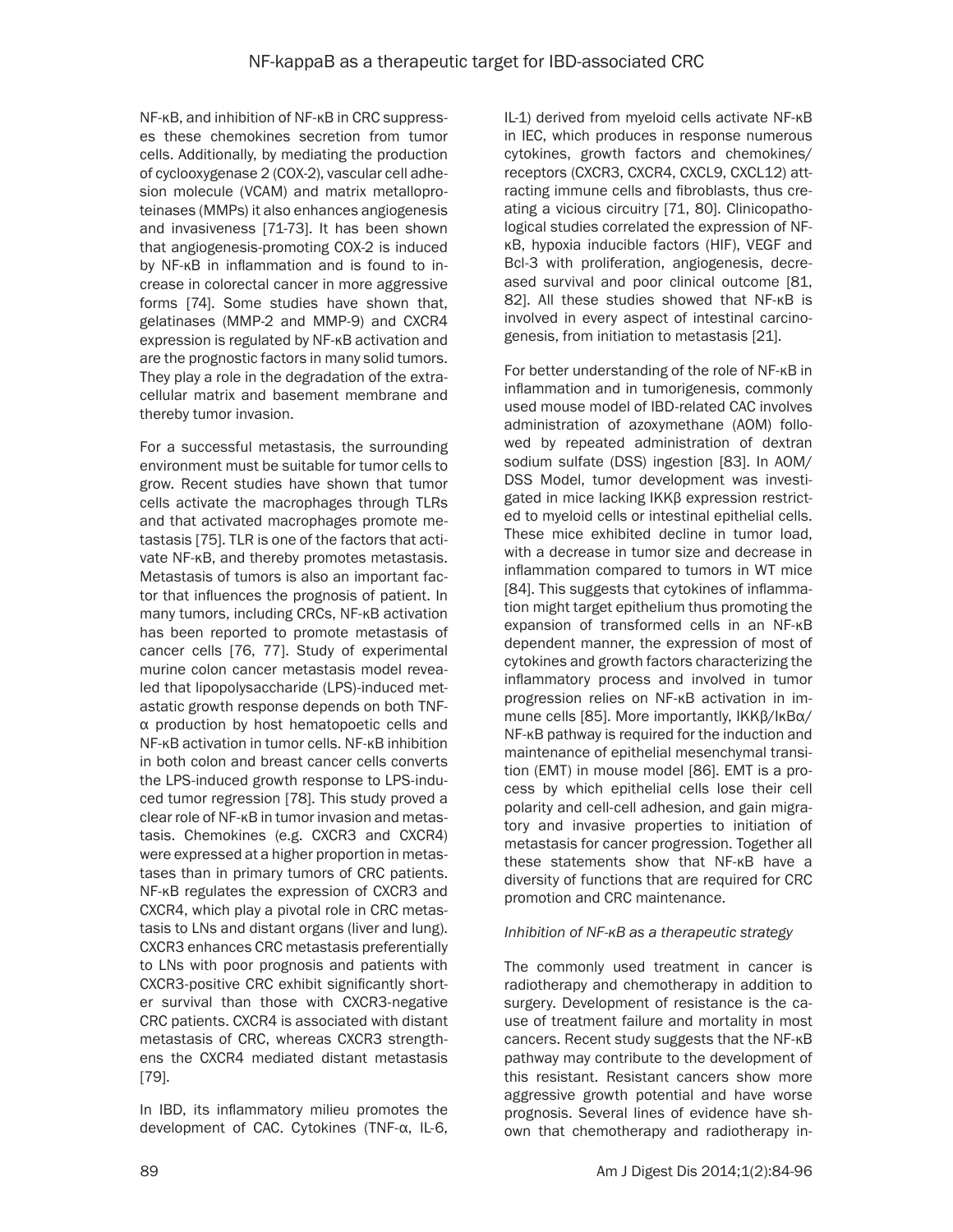

Figure 3. Inhibition of NF-κB Signaling Pathway. NF-κB activation pathway: Blockade shapes show the molecular targets of drugs to inhibit NF-κB activation.

duces activation of NF-κB, and their constitutive activation is associated with the development of both radioresistant and chemoresistant [87-90]. Inhibition of NF-κB activity (Figure 3) in resistant cancers results in resensitization, by increased apoptosis after chemotherapy and radiotherapy. Based on these lines of evidence, it is a reasonable assumption that simultaneous inhibition of NF-κB with chemotherapy and radiotherapy may be of great value in counterbalancing intrinsic, acquired, or induced resistance mechanisms.

Protease inhibitors, which act as an anti-inflammatory, were incidentally discovered as a killer of transformed cells, with minimal effect on normal cells. The final step in NF-κB activation is phosphorylation, ubiquitination, and degradation of IkBα by the 26S proteasome, making protease inhibitors attractive therapeutic agents. Since this discovery it has become a promis-

ing field of cancer therapy. Bortezomib (PS-341) has been used for the treatment of multiple myeloma as well as shown to be cytotoxic against a range of human tumor cell lines, including brain, pancreatic, colorectal, lung, breast, and prostate [91-96]. It has also been shown that bortezomib enhances chemotherapy and radiotherapy sensitivity in an NF-κB dependent manner for a variety of cancers.

Nonsteroidal anti-inflammatory drugs (NSAID) may serve as useful therapeutics for a range of inflammatory cancers. Both NFκB and COX-2 promote activation of each other in a feedforward fashion. Even though its mechanism in inhibition of tumor formation is not yet established, it mainly involves cyclooxygenase-2 inhibition, and as a consequence inhibits inflammatory signaling, decreased NF-κB activity. The role of COX-2 in mitogenic signaling was validated in normal gastric epithelial cells (RG-M1) and multiple colon cancers, in which prostaglandin E2 rapidly phosphorylates the EGFR and triggers extracellular signal-regulated kinase 2, stimulating mito-

genic signals that support cellular proliferation [97]. Prostaglandins through their stimulation of G-coupled EP receptors have been implicated in multiple oncogenic processes. A recent study shown that celecoxib inhibitor of COX-2 in colorectal carcinoma xenografts resulted in significantly reduced local tumor growth and decreased metastasis in a dose dependent manner [98]. Curcumin decreased COX2 activity and synthesis in human intestinal epithelial cell [99]. Salicylates and aspirin have been shown to directly compete with ATP for IKKβ, inhibiting IKKβ function and preventing NF-κB activation. Recent study proved that patients with colon cancer (with PI3K mutation) treated with aspirin had a 64% reduction in overall mortality and 82% reduction in cancer specific mortality [100]. The evidence suggests that NSAID use for cancer prevention and therapy holds a great promise.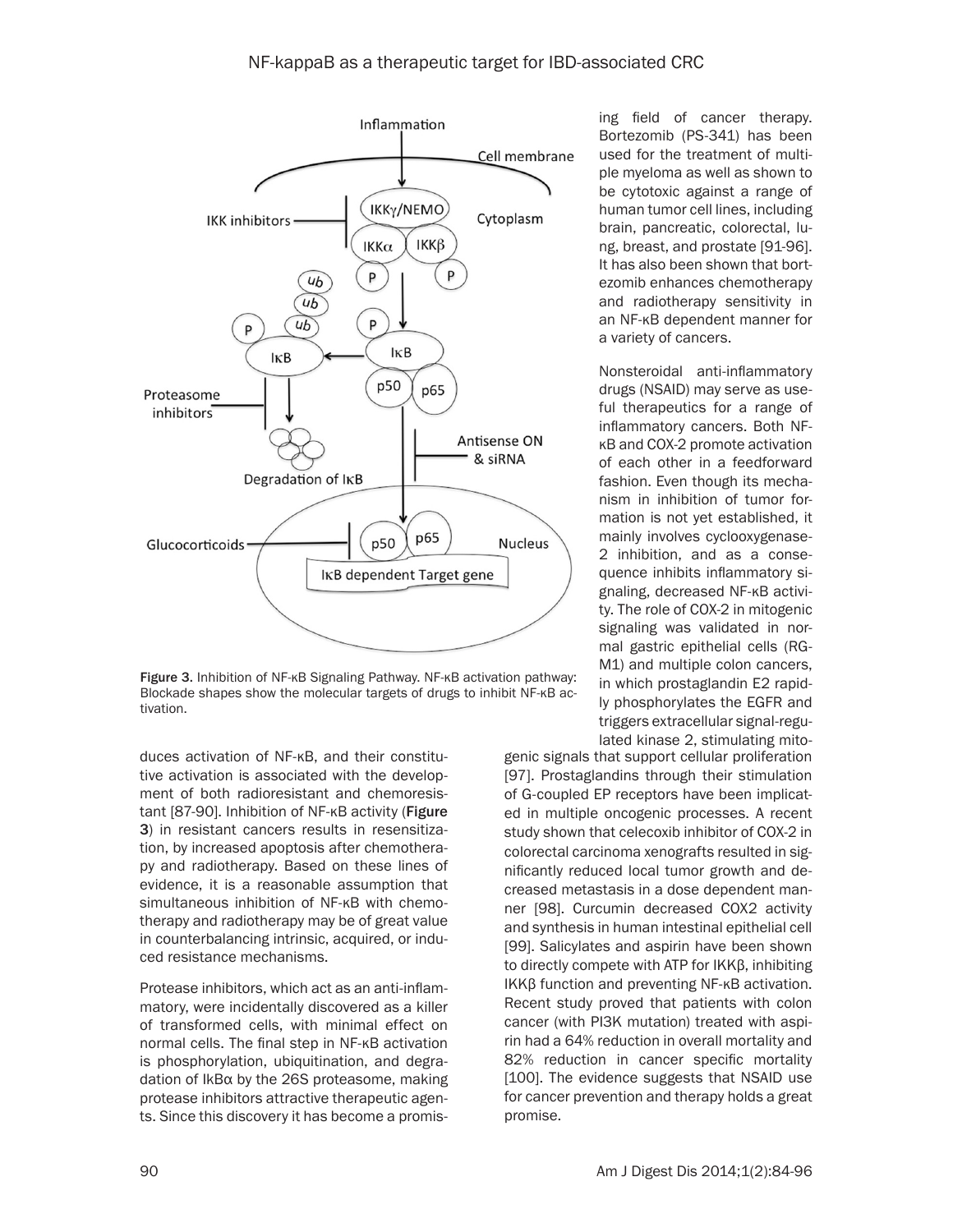Sulfasalazine, which contains salicylate, is another type of anti-inflammatory agent that is commonly used in ulcerative colitis and rheumatoid arthritis. It has been used to attenuate growth in multiple cancers, including breast, brain, colon, leukemia, and lymphoma [101-105]. At micromolar concentrations sulphasalazine inhibit NF-κB activation by TNF-α, lipopolysaccharide (LPS), and phorbol ester in SW620 colon cancer cells [106].

Glucocorticoid (GC) is a widely prescribed and commonly used medicine for its anti-inflammatory effect by down-regulating pro-inflammatory cytokines, stimulating transcriptional activity of GC receptors (GRs), and by directly inhibiting the NF-κB pathway. Dexamethesone (DEX) acts on endogenous GR, thereby inhibits NF-κB DNA binding and transcriptional activation. DEX pretreatment was an effective chemosensitizer for carboplatin and gemcitabine in multiple mouse xenograft models, including colon, lung, breast, and brain cancers. GC resistance is a common but poorly understood problem in cancer therapy. Refractory NF-κB activation may be a key regulator of resistance [107-109]. This is strongly supported by study on steroid resistance in IBD in which epithelial NF-κB activity is strongly associated with resistance [110]. More studies are needed for better understanding of suppression of GC by NF-κB and to establish the alternative mechanisms of resistance for cancers in which NF-κB may be irrelevant.

Ikkβ-inhibitors is the main regulator to activate NF-κB signaling pathway. Investigators are developing specific IKKβ inhibitors and some small molecule inhibitors are already discovered. Most of those inhibitors are competitive ATP binders that require to activate IKKβ. Some of these are already tried on human cancer cell lines. Those inhibitors include SU6668, PS-1145, ML120B, and BMS-345541. Several drugs also act as an inhibitor of NF-κB, such as arsenic trioxide, manumycin, and celastol. Arsenic trioxide a thiol -reactive compound, inducing apoptosis in several cancers in brain, colon, liver, leukemia, neuroblastoma [111-115]. More research is needed for better understanding the different isoform of IKKβ, their functions in normal physiology and immune regulation. Use of target IKKβ inhibitor will help to prevent development of immunedeficiency in treatment.

Gene therapy is a challenging technology that uses viral delivery of NF-κB inhibitors to tumor cells. Adenoviral delivery of IκBα-super repressor (IκBα-SR), a synthetic nondegradable IκBα, in LoVo colorectal cancer cells abrogated NF-κB activation and sensitized previously resistant cells to both TNF-α and CPT-11 induced killing [116]. This technology needs further investigation to determine viral specificity for tumor cells and thereby for better understanding of off-target abrogation of NF-κB in healthy cells.

# **Conclusion**

For the last few decades NF-κB has become a target focus of cancer study because of its relation in carcinogenesis and inflammation. Tumor-promoting inflammation has been recognized as one of the hallmarks of cancer that may precede tumor initiation, creating a favorable microenvironment in which mutated cells can survive [117]. Studies on animal models found that chronic inflammation creates a good field for tumor initiation. IBD is a form of chronic inflammation and its one of the life threatening complication is CRC. As NF-κB is suspected to play a key role in between inflammation and carcinogenesis, this could be a target of treatment for CRC. The major drawback will be the unanticipated adverse effects, long-term immune suppression, because of its complex signaling pathway is involved in many physiological functions, including immune regulation, development, and cell cycle control. It can be presumed that complete inhibition of NF-κB may predispose patients to immunosupression and unforeseen adverse effects. Up to date no NF-κB inhibitor is clinically approved for the patients to treat cancer, as their potency or effectiveness is not yet clear. Because of their therapeutic profiles and adverse effects, the duration and time of NF-κB inhibition may vary. Further research is needed for investigating specific NF-κB inhibitor for treatment of targeted cancer cells. This has opened another venue to prevent the carcinogenesis by inhibiting or blocking inflammation contributing to the development of IBD related CRC.

# Acknowledgements

The authors thank the personnel of NYU Cancer Institute Histopathology core facilities and the Department of Pathology for expert assistance.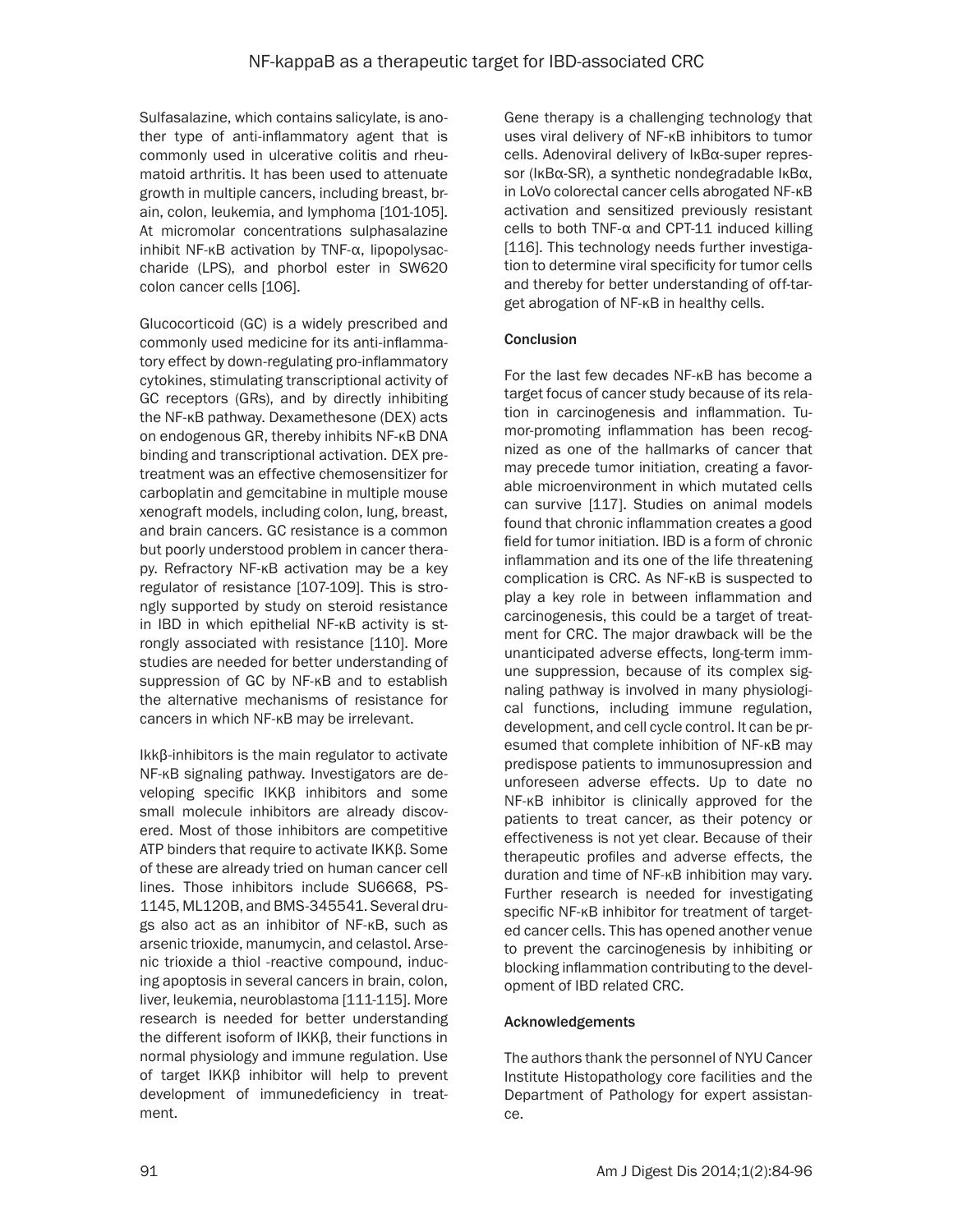Address correspondence to: Dr. Ruliang Xu, Department of Pathology MSB-521, NYU Langone Medical Center, 560 First Avenue, TH 470, New York, NY 10016 Tel: 212-263 5470, 212-263 3905; E-mail: Ruliang.Xu@nyumc.org

### References

- [1] Chung FH, Lee HH and Lee HC. ToP: a trend-ofdisease-progression procedure works well for identifying cancer genes from multi-state cohort gene expression data for human colorectal cancer. PLoS One 2013; 8: e65683.
- [2] Huber S, Gagliani N, Zenewicz LA, Huber FJ, Bosurgi L, Hu B, Hedl M, Zhang W, O'Connor W Jr, Murphy AJ, Valenzuela DM, Yancopoulos GD, Booth CJ, Cho JH, Ouyang W, Abraham C and Flavell RA. IL-22BP is regulated by the inflammasome and modulates tumorigenesis in the intestine. Nature 2012; 491: 259-263.
- [3] Dube PE, Yan F, Punit S, Girish N, McElroy SJ, Washington MK and Polk DB. Epidermal growth factor receptor inhibits colitis-associated cancer in mice. J Clin Invest 2012; 122: 2780- 2792.
- [4] Ogura Y, Bonen DK, Inohara N, Nicolae DL, Chen FF, Ramos R, Britton H, Moran T, Karaliuskas R, Duerr RH, Achkar JP, Brant SR, Bayless TM, Kirschner BS, Hanauer SB, Nunez G and Cho JH. A frameshift mutation in NOD2 associated with susceptibility to Crohn's disease. Nature 2001; 411: 603-606.
- [5] Park JH, Wacholder S, Gail MH, Peters U, Jacobs KB, Chanock SJ and Chatterjee N. Estimation of effect size distribution from genomewide association studies and implications for future discoveries. Nat Genet 2010; 42: 570- 575.
- [6] Barrett JC, Lee JC, Lees CW, Prescott NJ, Anderson CA, Phillips A, Wesley E, Parnell K, Zhang H, Drummond H, Nimmo ER, Massey D, Blaszczyk K, Elliott T, Cotterill L, Dallal H, Lobo AJ, Mowat C, Sanderson JD, Jewell DP, Newman WG, Edwards C, Ahmad T, Mansfield JC, Satsangi J, Parkes M, Mathew CG, Donnelly P, Peltonen L, Blackwell JM, Bramon E, Brown MA, Casas JP, Corvin A, Craddock N, Deloukas P, Duncanson A, Jankowski J, Markus HS, Mathew CG, McCarthy MI, Palmer CN, Plomin R, Rautanen A, Sawcer SJ, Samani N, Trembath RC, Viswanathan AC, Wood N, Spencer CC, Barrett JC, Bellenguez C, Davison D, Freeman C, Strange A, Donnelly P, Langford C, Hunt SE, Edkins S, Gwilliam R, Blackburn H, Bumpstead SJ, Dronov S, Gillman M, Gray E, Hammond N, Jayakumar A, McCann OT, Liddle J, Perez ML, Potter SC, Ravindrarajah R, Ricketts M, Waller M, Weston P, Widaa S, Whittaker P, Deloukas P, Peltonen L, Mathew CG, Blackwell JM, Brown MA, Corvin A, McCarthy MI, Spencer CC, Att-

wood AP, Stephens J, Sambrook J, Ouwehand WH, McArdle WL, Ring SM and Strachan DP. Genome-wide association study of ulcerative colitis identifies three new susceptibility loci, including the HNF4A region. Nat Genet 2009; 41: 1330-1334.

- [7] Hagemann T, Balkwill F, Lawrence T. Inflammation and cancer: a double-edged sword. Cancer Cell 2007; 108: 300-1.
- [8] Mantovani A, Allavena P, Sica A, Balkwill F. Cancer-related inflammation. Nature 2008; 454: 436-44.
- [9] Baeuerle PA, Henkel T. Function and activation of NF-kappa B in the immune system. Annu Rev Immunol 1994; 12: 141-79.
- [10] Barnes PJ, Karin M. Nuclear factor-kappaB: a pivotal transcription factor in chronic inflammatory diseases. N Engl J Med 1997; 336: 1066-71.
- [11] Karin M, Lin A. NF-kappaB at the crossroads of life and death. Nat Immunol 2002; 3: 221-7.
- [12] Perkins ND. The diverse and complex roles of NF-kappaB subunits in cancer. Nat Rev Cancer 2012; 12: 121-132.
- [13] Baeuerle PA, Baltimore D. I kappa B: a specific inhibitor of the NF-kappa B transcription factor. Science 1988; 242: 540-6.
- [14] Yamazaki S, Muta T, Takeshige K. A novel IkappaB protein, IkappaB-zeta, induced by proinflammatory stimuli, negatively regulates nuclear factor-kappaB in the nuclei. J Biol Chem 2001; 276: 27657-62.
- [15] Lai JH, Horvath G, Subleski J, Bruder J, Ghosh P, Tan TH. RelA is a potent transcriptional activator of the CD28 response element within the interleukin 2 promoter. Mol Cell Biol 1995; 15: 4260-71.
- [16] Beg AA, Sha WC, Bronson RT, Ghosh S, Baltimore D. Embryonic lethality and liver degeneration in mice lacking the RelA component of NF-kappa B. Nature 1995; 376: 167-70.
- [17] Ivanov VN, Lee RK, Podack ER, Malek TR. Regulation of Fas-dependent activation-induced T cell apoptosis by cAMP signaling: a potential role for transcription factor NF-kappa B. Oncogene 1997; 14: 2455-64.
- [18] Karin M, Ben-Neriah Y. Phosphorylation meets ubiquitination: the control of NF-[kappa]B activity. Annu Rev Immunol 2000; 18: 621-63.
- [19] Aggarwal BB. Nuclear factor-kappaB: the enemy within. Cancer Cell 2004; 6: 203-8.
- [20] Schiemann B, Gommerman JL, Vora K, Cachero TG, Shulga-Morskaya S, Dobles M, Frew E, Scott ML. An essential role for BAFF in the normal development of B cells through a BCMAindependent pathway. Science 2001; 293: 2111-4.
- [21] Pomerantz JL, Baltimore D. Two pathways to NF-kappaB. Mol Cell 2002; 10: 693-5.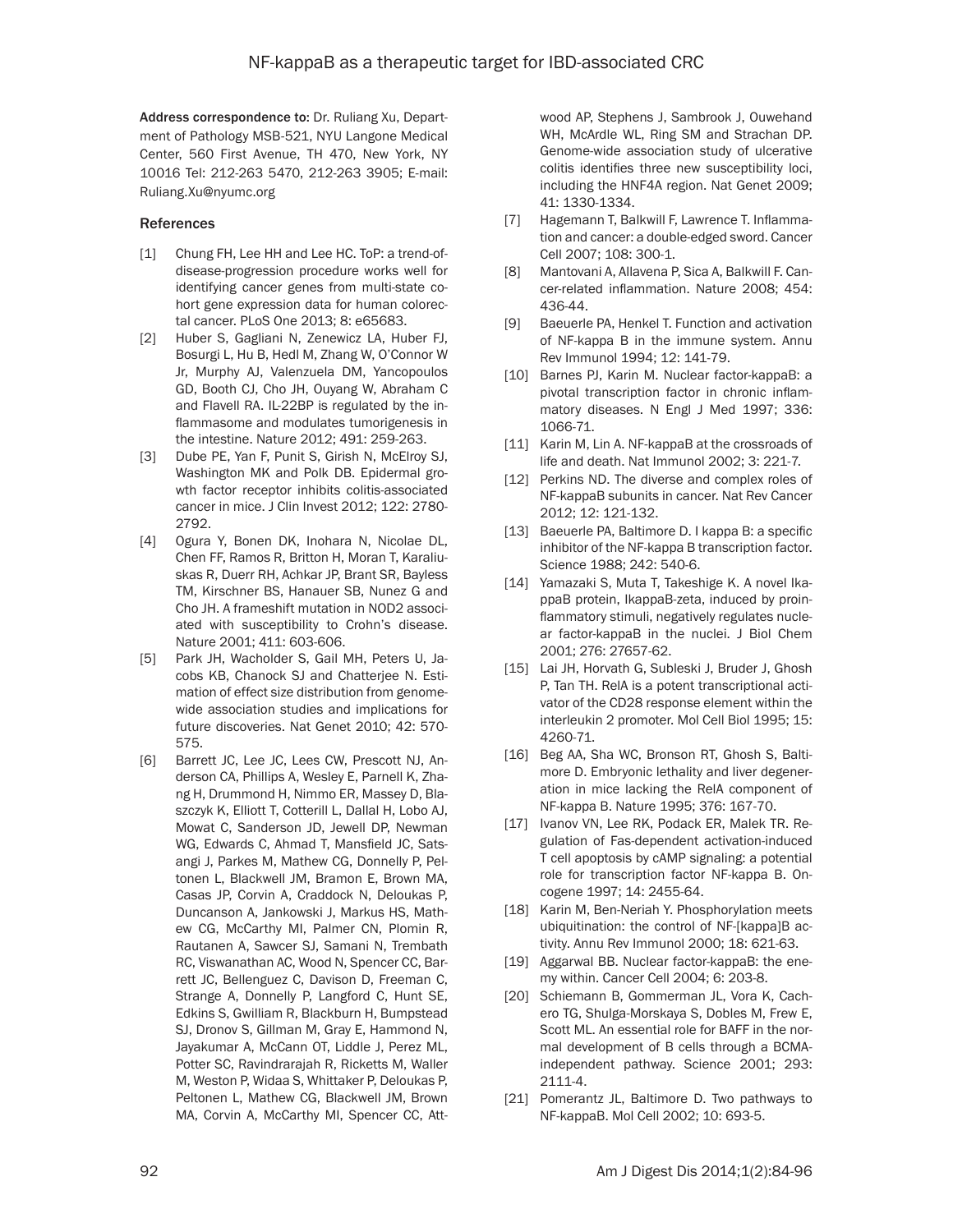- [22] Senftleben U, Cao Y, Xiao G, Greten FR, Krähn G, Bonizzi G, Chen Y, Hu Y, Fong A, Sun SC, Karin M. Activation by IKKalpha of a second, evolutionary conserved, NF-kappa B signaling pathway. Science 2001; 283: 1495-9.
- [23] Senftleben U, Karin M. The IKK/NF-kappa B pathway. Crit Care Med 2002; 30: S18-26.
- [24] Keats JJ, Fonseca R, Chesi M, Schop R, Baker A, Chng WJ, Van Wier S, Tiedemann R, Shi CX, Sebag M, Braggio E, Henry T, Zhu YX, Fogle H, Price-Troska T, Ahmann G, Mancini C, Brents LA, Kumar S, Greipp P, Dispenzieri A, Bryant B, Mulligan G, Bruhn L, Barrett M, Valdez R, Trent J, Stewart AK, Carpten J, Bergsagel PL. Promiscuous mutations activate the noncanonical NF-kappaB pathway in multiple myeloma. Cancer Cell 2007; 12: 131-44.
- [25] Annunziata CM, Davis RE, Demchenko Y, Bellamy W, Gabrea A, Zhan F, Lenz G, Hanamura I, Wright G, Xiao W, Dave S, Hurt EM, Tan B, Zhao H, Stephens O, Santra M, Williams DR, Dang L, Barlogie B, Shaughnessy JD Jr, Kuehl WM, Staudt LM. Frequent engagement of the classical and alternative NF-kappaB pathways by diverse genetic abnormalities in multiple myeloma. Cancer Cell 2007; 12: 115-30.
- [26] Saitoh Y, Yamamoto N, Dewan MZ, Sugimoto H, Martinez Bruyn VJ, Iwasaki Y, Matsubara K, Qi X, Saitoh T, Imoto I, Inazawa J, Utsunomiya A, Watanabe T, Masuda T, Yamamoto N, Yamaoka S. Overexpressed NF-kappaB-inducing kinase contributes to the tumorigenesis of adult T-cell leukemia and Hodgkin Reed-Sternberg cells. Blood 2008; 111: 5118-29.
- [27] Mannick EE, Bravo LE, Zarama G, Realpe JL, Zhang XJ, Ruiz B, Fontham ET, Mera R, Miller MJ, Correa P. Inducible nitric oxide synthase, nitrotyrosine, and apoptosis in Helicobacter pylori gastritis: effect of antibiotics and antioxidants. Cancer Res 1996; 56: 3238-43.
- [28] Zhang R, Kang KA, Kim KC, Na SY, Chang WY, Kim GY, Kim HS, Hyun JW. Oxidative stress causes epigenetic alteration of CDX1 expression in colorectal cancer cells. Gene 2013; 524: 214-9.
- [29] Hussain SP, Harris CC. Inflammation and cancer: an ancient link with novel potentials. Int J Cancer 2007; 121: 2373-80.
- [30] Arthur JC, Perez-Chanona E, Mühlbauer M, Tomkovich S, Uronis JM, Fan TJ, Campbell BJ, Abujamel T, Dogan B, Rogers AB, Rhodes JM, Stintzi A, Simpson KW, Hansen JJ, Keku TO, Fodor AA, Jobin C. Intestinal inflammation targets cancer-inducing activity of the microbiota. Science 2012; 338: 120-3.
- [31] Yoshimoto S, Loo TM, Atarashi K, Kanda H, Sato S, Oyadomari S, Iwakura Y, Oshima K, Morita H, Hattori M, Honda K, Ishikawa Y, Hara E, Ohtani N. Obesity-induced gut microbial metabo-

lite promotes liver cancer through senescence secretome. Nature 2013; 499: 97-101.

- [32] Gewirtz AT, Rao AS, Simon PO Jr, Merlin D, Carnes D, Madara JL, Neish AS. Salmonella typhimurium induces epithelial IL-8 expression via Ca(2+)-mediated activation of the NFkappaB pathway. J Clin Invest 2000; 105: 79- 92.
- [33] Lavon I, Goldberg I, Amit S, Landsman L, Jung S, Tsuberi BZ, Barshack I, Kopolovic J, Galun E, Bujard H, Ben-Neriah Y. High susceptibility to bacterial infection, but no liver dysfunction, in mice compromised for hepatocyte NF-kappaB activation. Nat Med 2000; 6: 573-7.
- [34] Rayet B, Gélinas C. Aberrant rel/nfkb genes and activity in human cancer. Oncogene 1999; 18: 6938-47.
- [35] Wang CY, Cusack JC Jr, Liu R, Baldwin AS Jr. Control of inducible chemoresistance: enhanced anti-tumor therapy through increased apoptosis by inhibition of NF-kappaB. Nat Med 1999; 5: 412-7.
- [36] Balkwill F, Mantovani A. Inflammation and cancer: back to Virchow? Lancet 2001; 357: 539- 45.
- [37] Coussens LM, Werb Z. Inflammation and cancer. Nature 2002; 420: 860-7.
- [38] Pasparakis M. Role of NF-KB in epithelial biology. Immunol Rev 2012; 246: 346-58.
- [39] Grivennikov SI, Greten FR, Karin M. Immunity, inflammation, and cancer. Cell 2010; 140: 883-99.
- [40] Kanai T, Totsuka T, Uraushihara K, Makita S, Nakamura T, Koganei K, Fukushima T, Akiba H, Yagita H, Okumura K, Machida U, Iwai H, Azuma M, Chen L, Watanabe M. Blockade of B7- H1 suppresses the development of chronic intestinal inflammation. J Immunol 2003; 171: 4156-63.
- [41] MacDonald TT, Monteleone G, Pender SL. Recent developments in the immunology of inflammatory bowel disease. Scand J Immunol 2000; 51: 2-9.
- [42] Totsuka T, Kanai T, Iiyama R, Uraushihara K, Yamazaki M, Okamoto R, Hibi T, Tezuka K, Azuma M, Akiba H, Yagita H, Okumura K, Watanabe M. Ameliorating effect of anti-inducible costimulator monoclonal antibody in a murine model of chronic colitis. Gastroenterology 2003; 124: 410-21.
- [43] Ekbom A, Helmick CG, Zack M, Holmberg L, Adami HO. Survival and causes of death in patients with inflammatory bowel disease: a population-based study. Gastroenterology 1992; 103: 954-60.
- [44] Ligibel J. Lifestyle factors in cancer survivorship. J Clin Oncol 2012; 30: 3697-704.
- [45] Wei EK, Giovannucci E, Wu K, Rosner B, Fuchs CS, Willett WC, Colditz GA. Comparison of risk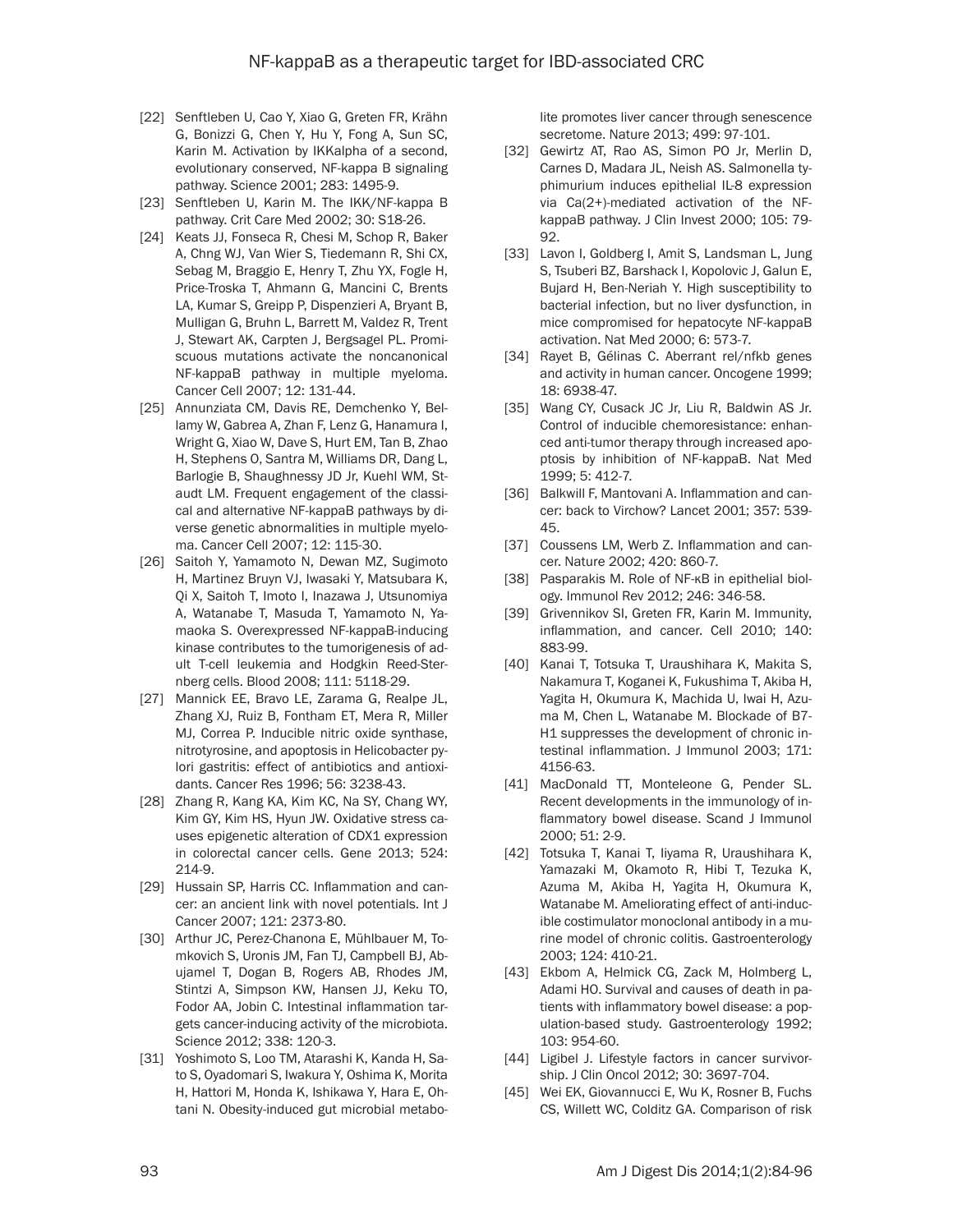factors for colon and rectal cancer. Int J Cancer 2004; 108: 433-42.

- [46] Karin M, Lawrence T, Nizet V. Innate immunity gone awry: linking microbial infections to chronic inflammation and cancer. Cell 2006; 124: 823-35.
- [47] Arai N, Mitomi H, Ohtani Y, Igarashi M, Kakita A, Okayasu I. Enhanced epithelial cell turnover associated with p53 accumulation and high p21WAF1/CIP1 expression in ulcerative colitis. Mod Pathol 1999; 12: 604-11.
- [48] Nenci A, Becker C, Wullaert A, Gareus R, van Loo G, Danese S, Huth M, Nikolaev A, Neufert C, Madison B, Gumucio D, Neurath MF, Pasparakis M. Epithelial NEMO links innate immunity to chronic intestinal inflammation. Nature 2007; 446: 557-61.
- [49] Atreya I, Atreya R, Neurath MF. NF-kappaB in inflammatory bowel disease. J Intern Med 2008; 263: 591-6.
- [50] Rogler G, Brand K, Vogl D, Page S, Hofmeister R, Andus T, Knuechel R, Baeuerle PA, Schölmerich J, Gross V. Nuclear factor kappaB is activated in macrophages and epithelial cells of inflamed intestinal mucosa. Gastroenterology 1998; 115: 357-69.
- [51] Neurath MF, Fuss I, Schürmann G, Pettersson S, Arnold K, Müller-Lobeck H, Strober W, Herfarth C, Büschenfelde KH. Cytokine gene transcription by NF-kappa B family members in patients with inflammatory bowel disease. Ann N Y Acad Sci 1998; 859: 149-59.
- [52] Greten FR, Eckmann L, Greten TF, Park JM, Li ZW, Egan LJ, Kagnoff MF, Karin M. IKKbeta links inflammation and tumorigenesis in a mouse model of colitis-associated cancer. Cell 2004; 118: 285-96.
- [53] Kojima M, Morisaki T, Sasaki N, Nakano K, Mibu R, Tanaka M, Katano M. Increased nuclear factor-kB activation in human colorectal carcinoma and its correlation with tumor progression. Anticancer Res 2004; 24: 675-81.
- [54] Shimizu T, Marusawa H, Endo Y, Chiba T. Inflammation-mediated genomic instability: roles of activation-induced cytidine deaminase in carcinogenesis. Cancer Sci 2012; 103: 1201- 6.
- [55] Marusawa H, Takai A, Chiba T. Role of activation-induced cytidine deaminase in inflammation-associated cancer development. Adv Immunol 2011; 111: 109-41.
- [56] Takai A, Marusawa H, Minaki Y, Watanabe T, Nakase H, Kinoshita K, Tsujimoto G, Chiba T. Targeting activation-induced cytidine deaminase prevents colon cancer development despite persistent colonic inflammation. Oncogene 2012; 31: 1733-42.
- [57] Prasad S, Ravindran J, Aggarwal BB. NF-kappaB and cancer: how intimate is this relationship. Mol Cell Biochem 2010; 336: 25-37.
- [58] Aggarwal BB, Sung B. NF-kB in cancer: a matter of life and death. Cancer Discov 2011; 1: 469-71.
- [59] Srinivasula SM, Ashwell JD. IAPs: what's in a name? Mol Cell 2008; 30: 123-35.
- [60] Luo JL, Kamata H, Karin M. IKK/NF-kappaB signaling: balancing life and death--a new approach to cancer therapy. J Clin Invest 2005; 115: 2625-32.
- [61] De Smaele E, Zazzeroni F, Papa S, Nguyen DU, Jin R, Jones J, Cong R, Franzoso G. Induction of gadd45beta by NF-kappaB downregulates proapoptotic JNK signalling. Nature 2001; 414: 308-13.
- [62] Guttridge DC, Albanese C, Reuther JY, Pestell RG, Baldwin AS Jr. NF-kappaB controls cell growth and differentiation through transcriptional regulation of cyclin D1. Mol Cell Biol 1999; 19: 5785-99.
- [63] Chen C, Edelstein LC, Gélinas C. The Rel/NFkappaB family directly activates expression of the apoptosis inhibitor Bcl-x(L). Mol Cell Biol 2000; 20: 2687-95.
- [64] Hanada T, Yoshimura A. Regulation of cytokine signaling and inflammation. Cytokine Growth Factor Rev 2002; 13: 413-21.
- [65] Goldring MB, Otero M, Tsuchimochi K, Ijiri K, Li Y. Defining the roles of inflammatory and anabolic cytokines in cartilage metabolism. Ann Rheum Dis 2008; 67 Suppl 3: iii75-82.
- [66] Fernández-Majada V, Aguilera C, Villanueva A, Vilardell F, Robert-Moreno A, Aytés A, Real FX, Capella G, Mayo MW, Espinosa L, Bigas A. Nuclear IKK activity leads to dysregulated notchdependent gene expression in colorectal cancer. Proc Natl Acad Sci U S A 2007; 104: 276- 81.
- [67] Rahman KM, Ali S, Aboukameel A, Sarkar SH, Wang Z, Philip PA, Sakr WA, Raz A. Inactivation of NF-kappaB by 3,3'-diindolylmethane contributes to increased apoptosis induced by chemotherapeutic agent in breast cancer cells. Mol Cancer Ther 2007; 6: 2757-65.
- [68] Loch T, Michalski B, Mazurek U, Graniczka M. Vascular endothelial growth factor (VEGF) and its role in neoplastic processes. Postepy Hig Med Dosw 2001; 55: 257-74.
- [69] Huang S, DeGuzman A, Bucana CD, Fidler IJ. Nuclear factor-kappaB activity correlates with growth, angiogenesis, and metastasis of human melanoma cells in nude mice. Clin Cancer Res 2000; 6: 2573-81.
- [70] Aggarwal BB, Shishodia S, Sandur SK, Pandey MK, Sethi G. Inflammation and cancer: how hot is the link? Biochem Pharmacol 2006; 72: 1605-21.
- [71] Vaiopoulos AG, Papachroni KK, Papavassiliou AG. Colon carcinogenesis: Learning from NFkappaB and AP-1. Int J Biochem Cell Biol 2010; 42: 1061-5.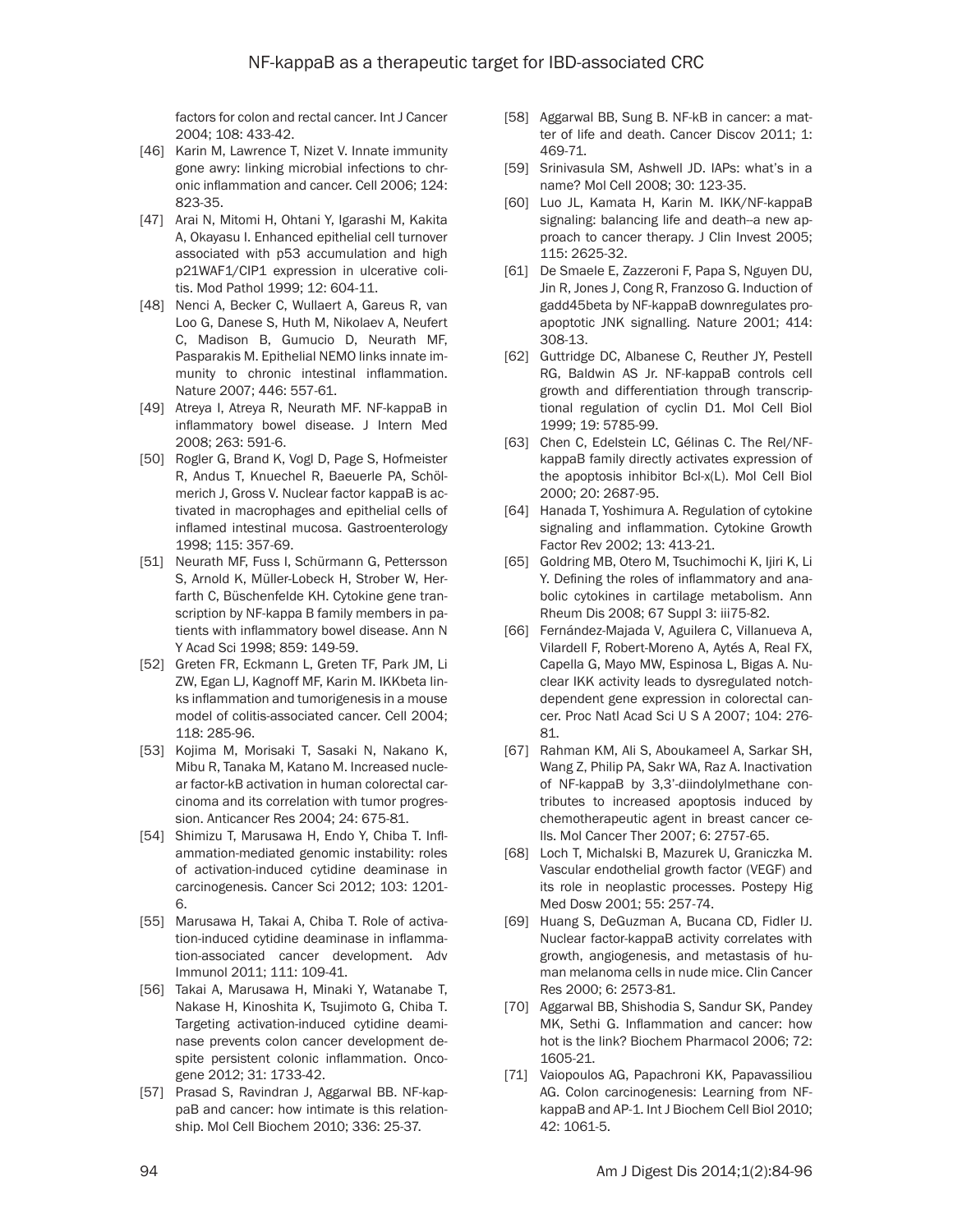- [72] Terzić J, Grivennikov S, Karin E, Karin M. Inflammation and colon cancer. Gastroenterology 2010; 138: 2101-14.
- [73] Sunami Y, Wirth T. Intestinal carcinogenesis: IKK can go all the way. J Clin Invest 2011; 121: 2551-3.
- [74] Tsujii M, Kawano S, Tsuji S, Sawaoka H, Hori M, DuBois RN. Cyclooxygenase regulates angiogenesis induced by colon cancer cells. Cell 1998; 93: 705-16.
- [75] Kim S, Takahashi H, Lin WW, Descargues P, Grivennikov S, Kim Y, Luo JL, Karin M. Carcinoma-produced factors activate myeloid cells through TLR2 to stimulate metastasis. Nature 2009; 457: 102-6.
- [76] Maeda S, Omata M. Inflammation and cancer: role of nuclear factor-kappaB activation. Cancer Sci 2008; 99: 836-42.
- [77] Karin M, Cao Y, Greten FR, Li ZW. NF-kappaB in cancer: from innocent bystander to major culprit. Nat Rev Cancer 2002; 2: 301-10.
- [78] Luo JL, Maeda S, Hsu LC, Yagita H, Karin M. Inhibition of NF-kappaB in cancer cells converts inflammation- induced tumor growth mediated by TNFalpha to TRAIL-mediated tumor regression. Cancer Cell 2004; 6: 297-305.
- [79] Murakami T, Kawada K, Iwamoto M, Akagami M, Hida K, Nakanishi Y, Kanda K, Kawada M, Seno H, Taketo MM, Sakai Y. The role of CXCR3 and CXCR4 in colorectal cancer metastasis. Int J Cancer 2013; 132: 276-87.
- [80] Grivennikov SI, Karin M. Inflammatory cytokines in cancer: tumour necrosis factor and interleukin 6 take the stage. Ann Rheum Dis 2011; 70 Suppl 1: i104-8.
- [81] Puvvada SD, Funkhouser WK, Greene K, Deal A, Chu H, Baldwin AS, Tepper JE, O'Neil BH. NFkB and Bcl-3 activation are prognostic in metastatic colorectal cancer. Oncology 2010; 78: 181-8.
- [82] Kwon HC, Kim SH, Oh SY, Lee S, Kwon KA, Choi HJ, Park KJ, Kim HJ, Roh MS. Clinicopathological significance of p53, hypoxia-inducible factor 1alpha, and vascular endothelial growth factor expression in colorectal cancer. Anticancer Res 2010; 30: 4163-8.
- [83] Okayasu I, Ohkusa T, Kajiura K, Kanno J, Sakamoto S. Promotion of colorectal neoplasia in experimental murine ulcerative colitis. Gut 1996; 39: 87-92.
- [84] Greten FR, Arkan MC, Bollrath J, Hsu LC, Goode J, Miething C, Göktuna SI, Neuenhahn M, Fierer J, Paxian S, Van Rooijen N, Xu Y, O'Cain T, Jaffee BB, Busch DH, Duyster J, Schmid RM, Eckmann L, Karin M. NF-kappaB is a negative regulator of IL-1beta secretion as revealed by genetic and pharmacological inhibition of IK-Kbeta. Cell 2007; 130: 918-31.
- [85] Hayden MS, West AP, Ghosh S. NF-kappaB and the immune response. Oncogene 2006; 25: 6758-80.
- [86] Huber MA, Azoitei N, Baumann B, Grünert S, Sommer A, Pehamberger H, Kraut N, Beug H, Wirth T. NF-kappaB is essential for epithelialmesenchymal transition and metastasis in a model of breast cancer progression. J Clin Invest 2004; 114: 569-81.
- [87] Weldon CB, Burow ME, Rolfe KW, Clayton JL, Jaffe BM, Beckman BS. NF-kappa B-mediated chemoresistance in breast cancer cells. Surgery 2001; 130: 143-50.
- [88] Arlt A, Vorndamm J, Müerköster S, Yu H, Schmidt WE, Fölsch UR, Schäfer H. Autocrine production of interleukin 1beta confers constitutive nuclear factor kappaB activity and chemoresistance in pancreatic carcinoma cell lines. Cancer Res 2002; 62: 910-6.
- [89] Chen X, Shen B, Xia L, Khaletzkiy A, Chu D, Wong JY, Li JJ. Activation of nuclear factor kappaB in radioresistance of TP53-inactive human keratinocytes. Cancer Res 2002; 62: 1213-21.
- [90] Fan M, Ahmed KM, Coleman MC, Spitz DR, Li JJ. Nuclear factor-kappaB and manganese superoxide dismutase mediate adaptive radioresistance in low-dose irradiated mouse skin epithelial cells. Cancer Res 2007; 67: 3220-8.
- [91] Yin D, Zhou H, Kumagai T, Liu G, Ong JM, Black KL, Koeffler HP. Proteasome inhibitor PS-341 causes cell growth arrest and apoptosis in human glioblastoma multiforme (GBM). Oncogene 2005; 24: 344-54.
- [92] Shah SA, Potter MW, McDade TP, Ricciardi R, Perugini RA, Elliott PJ, Adams J, Callery MP. 26S proteasome inhibition induces apoptosis and limits growth of human pancreatic cancer. J Cell Biochem 2001; 82: 110-22.
- [93] Coquelle A, Mouhamad S, Pequignot MO, Braun T, Carvalho G, Vivet S, Métivier D, Castedo M, Kroemer G. Cell cycle-dependent cytotoxic and cytostatic effects of bortezomib on colon carcinoma cells. Cell Death Differ 2006; 13: 873-5.
- [94] Ling YH, Liebes L, Jiang JD, Holland JF, Elliott PJ, Adams J, Muggia FM, Perez-Soler R. Mechanisms of proteasome inhibitor PS-341 induced G(2)-M-phase arrest and apoptosis in human non-small cell lung cancer cell lines. Clin Cancer Res 2003; 9: 1145-54.
- [95] Adams J. The proteasome as a novel target for the treatment of breast cancer. Breast Dis 2002; 15: 61-70.
- [96] Williams S, Pettaway C, Song R, Papandreou C, Logothetis C, McConkey DJ. Differential effects of the proteasome inhibitor bortezomib on apoptosis and angiogenesis in human prostate tumor xenografts. Mol Cancer Ther 2003; 2: 835-43.